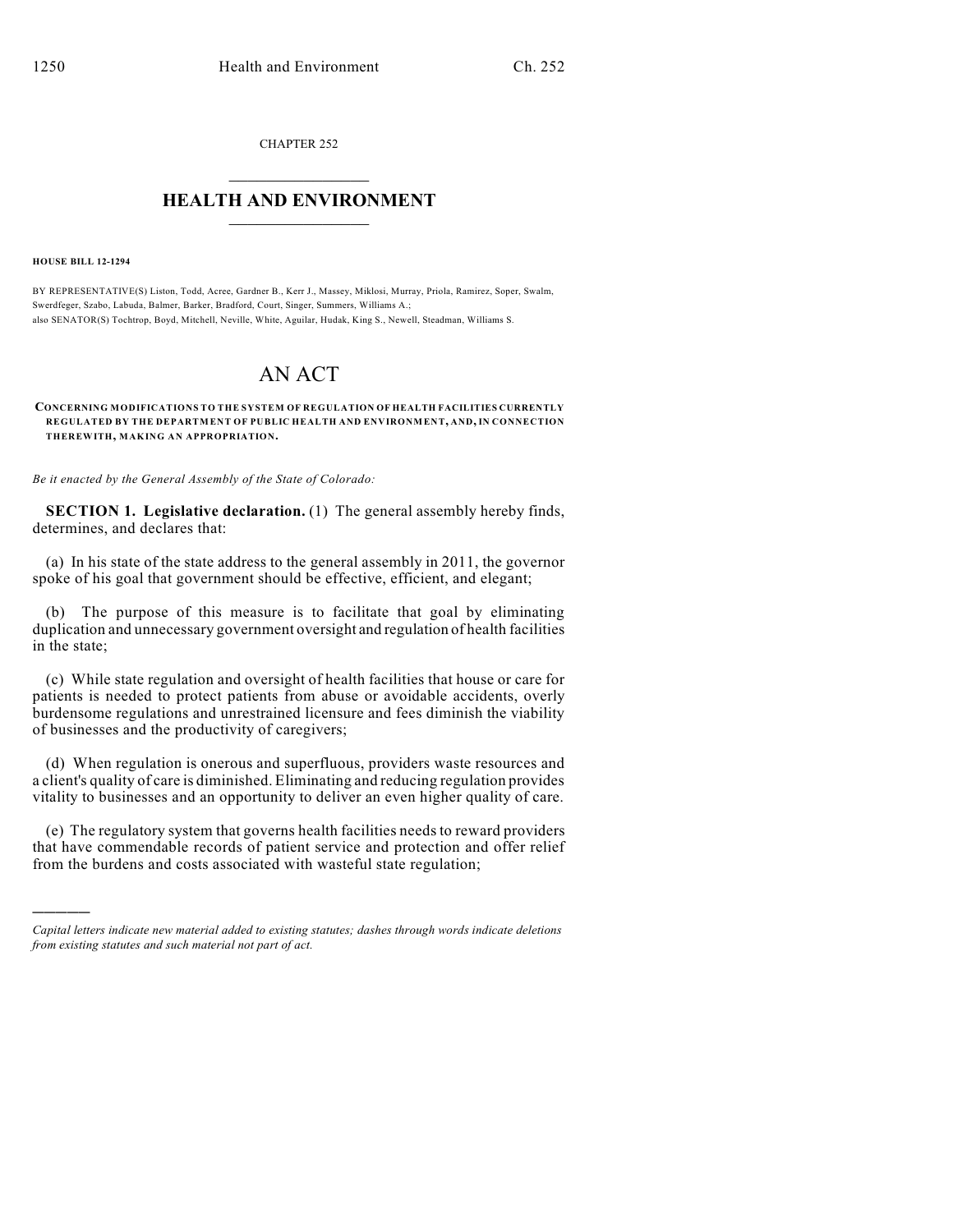(f) Overly burdensome and inefficient regulation can result in fewer private sector jobs and can lower the quality of care as vital resources are diverted to red tape and paperwork. Savings to the state and to health facilities are likely if inefficient and ineffective regulation is reduced.

(g) If initiatives to reduce such regulation are adopted:

(I) Health facilities will be able to better apply their resources, produce needed jobs, provide better health care, and stimulate the economy in these difficult times; and

(II) The state will save costs and be able to divert those savings to other critical areas.

**SECTION 2.** In Colorado Revised Statutes, 25-1.5-103, **amend** (1) (a) (I), (1) (c), and (2) (a.5) introductory portion; and **add** (2) (b.5) as follows:

**25-1.5-103. Health facilities - powers and duties of department - limitations on rules promulgated by department.** (1) The department has, in addition to all other powers and duties imposed upon it by law, the powers and duties provided in this section as follows:

(a) (I) (A) To annually license and to establish and enforce standards for the operation of general hospitals, hospital units as defined in section 25-3-101 (2), psychiatric hospitals, community clinics, rehabilitation centers HOSPITALS, convalescent centers, community mental health centers, acute treatment units, facilities for persons with developmental disabilities, habilitation centers for brain-damaged children, chiropractic centers and hospitals, maternity hospitals, nursing care facilities, the pilot project rehabilitative nursing facility, hospice care, assisted living residences, dialysis treatment clinics, ambulatory surgical centers, birthing centers, home care agencies, and other facilities of a like nature, except those wholly owned and operated by any governmental unit or agency.

(B) In establishing and enforcing such standards and in addition to the required announced inspections, the departmentshall, within available appropriations, make additional inspections without prior notice to the HEALTH facility, SUBJECT TO SUB-SUBPARAGRAPH (C) OF THIS SUBPARAGRAPH (I). Such inspectionsshall be made only during the hours of 7 a.m. to 7 p.m.

(C) THE DEPARTMENT SHALL EXTEND THE SURVEY CYCLE OR CONDUCT A TIERED INSPECTION OR SURVEY OF A HEALTH FACILITY LICENSED FOR AT LEAST THREE YEARS AND AGAINST WHICH NO ENFORCEMENT ACTIVITY HAS BEEN TAKEN, NO PATTERNS OF DEFICIENT PRACTICES EXIST, AS DOCUMENTED IN THE INSPECTION AND SURVEY REPORTS ISSUED BY THE DEPARTMENT, AND NO SUBSTANTIATED COMPLAINT RESULTING IN THE DISCOVERY OF SIGNIFICANT DEFICIENCIES THAT MAY NEGATIVELY AFFECT THE LIFE, HEALTH, OR SAFETY OF CONSUMERS OF THE HEALTH FACILITY HAS BEEN RECEIVED WITHIN THE THREE YEARS PRIOR TO THE DATE OF THE INSPECTION. THE DEPARTMENT MAY EXPAND THE SCOPE OF THE INSPECTION OR SURVEY TO AN EXTENDED OR FULL SURVEY IF THE DEPARTMENT FINDS DEFICIENT PRACTICE DURING THE TIERED INSPECTION OR SURVEY. THE DEPARTMENT, BY RULE, SHALL ESTABLISH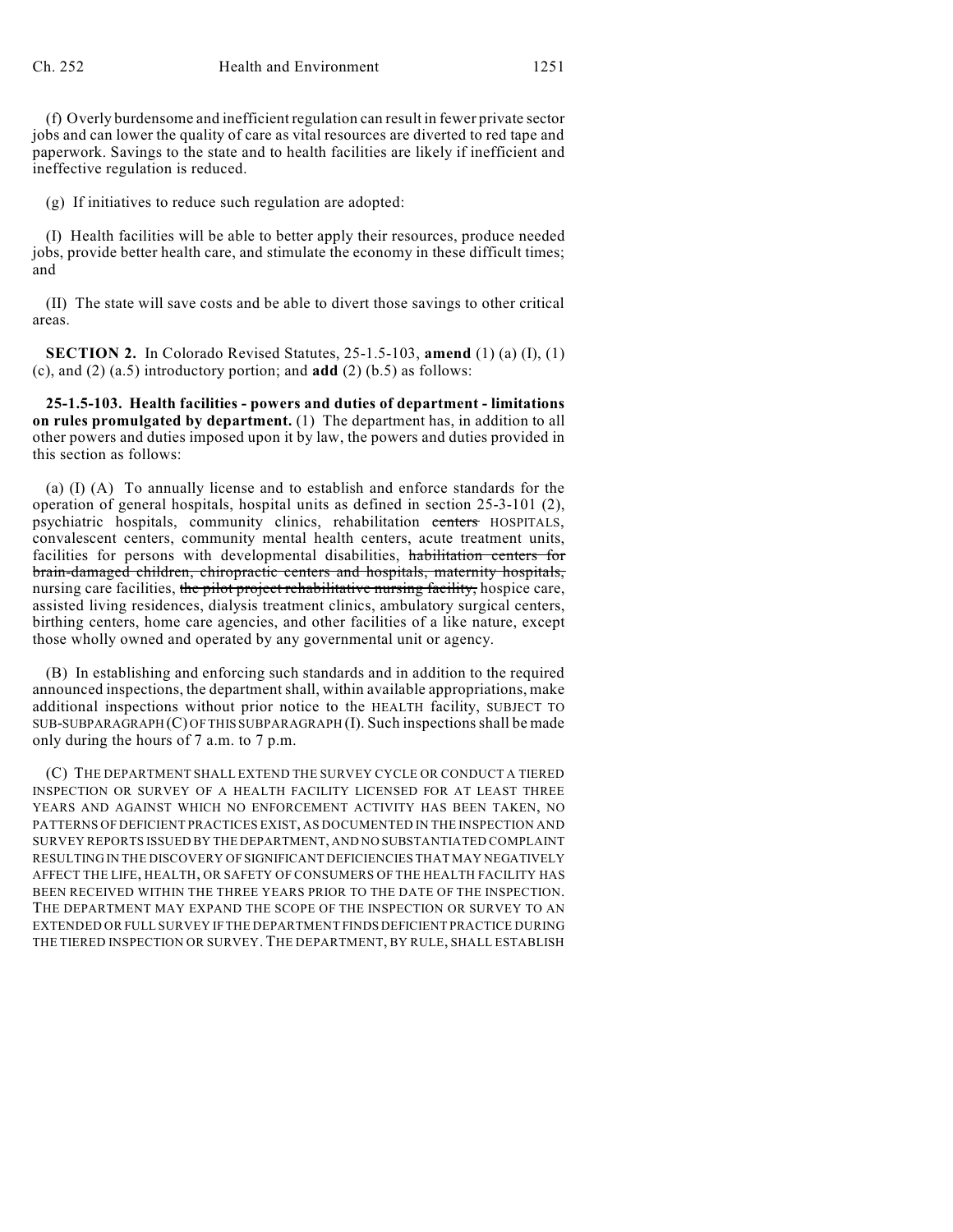1252 Health and Environment Ch. 252

A SCHEDULE FOR AN EXTENDED SURVEY CYCLE OR A TIERED INSPECTION OR SURVEY SYSTEM DESIGNED, AT A MINIMUM, TO: REDUCE THE TIME NEEDED FOR AND COSTS OF LICENSURE INSPECTIONS FOR BOTH THE DEPARTMENT AND THE LICENSED HEALTH FACILITY; REDUCE THE NUMBER, FREQUENCY, AND DURATION OF ON-SITE INSPECTIONS; REDUCE THE SCOPE OF DATA AND INFORMATION THAT HEALTH FACILITIES ARE REQUIRED TO SUBMIT OR PROVIDE TO THE DEPARTMENT IN CONNECTION WITH THE LICENSURE INSPECTION; REDUCE THE AMOUNT AND SCOPE OF DUPLICATIVE DATA, REPORTS, AND INFORMATION REQUIRED TO COMPLETE THE LICENSURE INSPECTION; AND BE BASED ON A SAMPLE OF THE FACILITY SIZE. NOTHING IN THIS SUB-SUBPARAGRAPH (C) LIMITS THE ABILITY OF THE DEPARTMENT TO CONDUCT A PERIODIC INSPECTION OR SURVEY THAT IS REQUIRED TO MEET ITS OBLIGATIONS AS A STATE SURVEY AGENCY ON BEHALF OF THE CENTERS FOR MEDICARE AND MEDICAID SERVICES OR THE DEPARTMENT OF HEALTH CARE POLICY AND FINANCING TO ASSURE THAT THE HEALTH FACILITY MEETS THE REQUIREMENTS FOR PARTICIPATION IN THE MEDICARE AND MEDICAID PROGRAMS.

(D) IN CONNECTION WITH THE RENEWAL OF LICENSES ISSUED PURSUANT TO THIS SUBPARAGRAPH (I), THE DEPARTMENT SHALL INSTITUTE A PERFORMANCE INCENTIVE SYSTEM PURSUANT TO SECTION  $25-3-105$  (1) (a) (I) (C).

(E) THE DEPARTMENT SHALL NOT CITE AS A DEFICIENCY IN A REPORT RESULTING FROM A SURVEY OR INSPECTION OF A LICENSED HEALTH FACILITY ANY DEFICIENCY FROM AN ISOLATED EVENT IDENTIFIED BY THE DEPARTMENT THAT CAN BE EFFECTIVELY REMEDIED DURING THE SURVEY OR INSPECTION OF THE HEALTH FACILITY, UNLESS THE DEFICIENCY CAUSED HARM OR A POTENTIAL FOR HARM, CREATED A LIFE- OR LIMB-THREATENING EMERGENCY, OR WAS DUE TO ABUSE OR NEGLECT.

(F) SECTIONS 24-4-104,C.R.S., AND 25-3-102 GOVERN the issuance, suspension, renewal, revocation, annulment, or modification of licenses. shall be governed by the provisions of section 24-4-104, C.R.S., and section 25-3-102, and All licenses shall bear ISSUED BY THE DEPARTMENT MUST CONTAIN the date of issue and cover a twelve-month period. Nothing contained in this paragraph (a) shall be construed to prevent PREVENTS the department from adopting and enforcing, with respect to projects for which federal assistance has been obtained or shall be IS requested, such higher standards as may be required by applicable federal laws or regulations of federal agencies responsible for the administration of such APPLICABLE federal laws.

(c) (I) To establish and enforce standards for licensure of community mental health centers and acute treatment units.

(II) The department of public health and environment shall have the HAS primary responsibility for the licensure of such facilities COMMUNITY MENTAL HEALTH CENTERS AND ACUTE TREATMENTS UNITS. The department of human services shall have HAS primary responsibility for program approval AT THESE FACILITIES. IN PERFORMING THEIR RESPECTIVE RESPONSIBILITIES PURSUANT TO THIS SUBPARAGRAPH (II), BOTH DEPARTMENTS SHALL TAKE INTO ACCOUNT CHANGES IN HEALTH CARE POLICY AND PRACTICE INCORPORATING THE CONCEPT AND PRACTICE OF INTEGRATION OF SERVICES AND THE DEVELOPMENT OF A SYSTEM THAT COMMINGLES AND INTEGRATES HEALTH CARE SERVICES.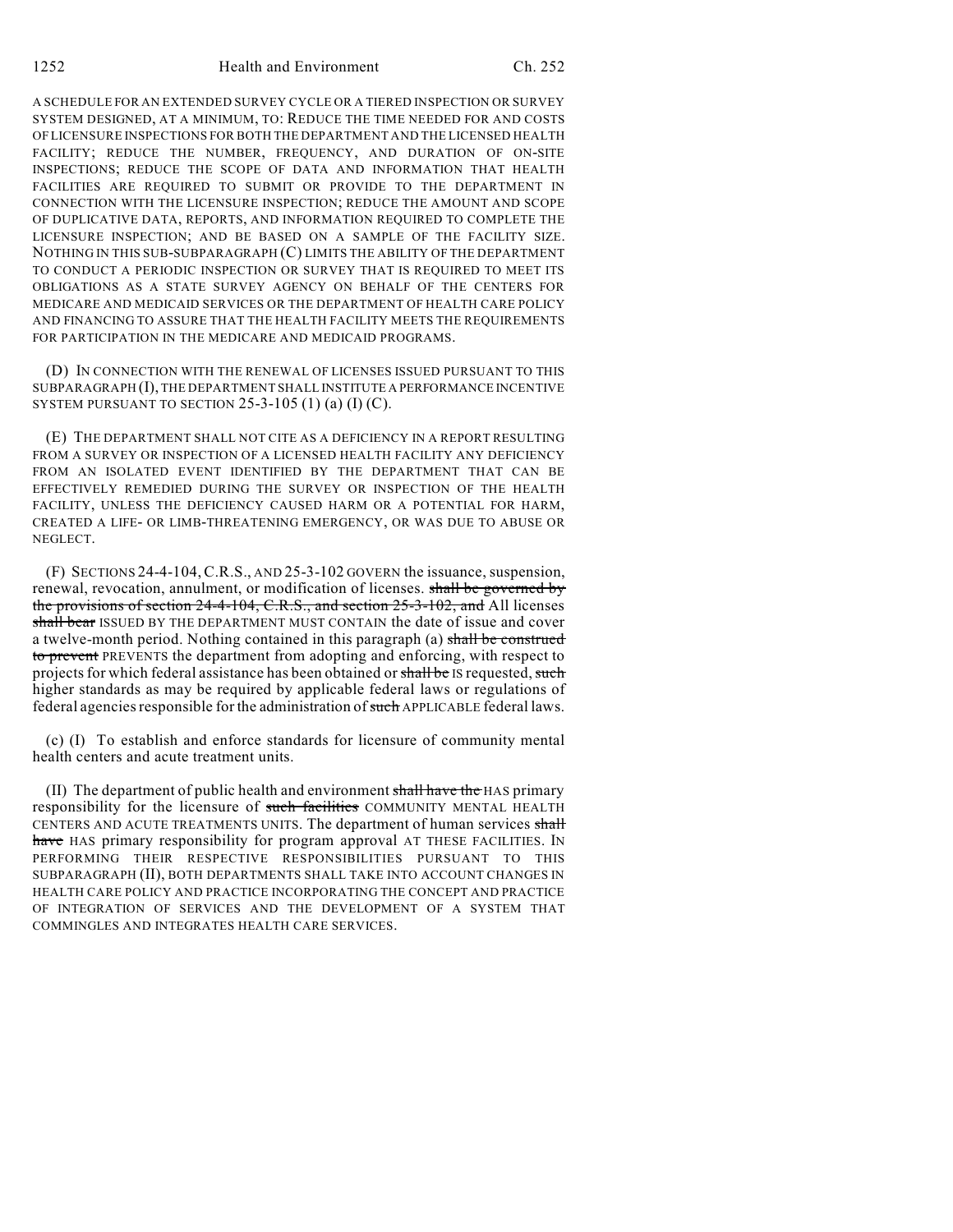(2) For purposes of this section, unless the context otherwise requires:

(a.5) "Community clinic" HAS THE SAME MEANING AS SET FORTH IN SECTION 25-3-101 AND does not include:

(b.5) "ENFORCEMENT ACTIVITY" MEANS THE IMPOSITION OF REMEDIES SUCH AS CIVIL MONEY PENALTIES; APPOINTMENT OF A RECEIVER OR TEMPORARY MANAGER; CONDITIONAL LICENSURE; SUSPENSION OR REVOCATION OF A LICENSE; A DIRECTED PLAN OF CORRECTION; INTERMEDIATE RESTRICTIONS OR CONDITIONS, INCLUDING RETAINING A CONSULTANT, DEPARTMENT MONITORING, OR PROVIDING ADDITIONAL TRAINING TO EMPLOYEES, OWNERS, OR OPERATORS; OR ANY OTHER REMEDY PROVIDED BY STATE OR FEDERAL LAW OR AS AUTHORIZED BY FEDERAL SURVEY, CERTIFICATION, AND ENFORCEMENT REGULATIONS AND AGREEMENTS FOR VIOLATIONS OF FEDERAL OR STATE LAW.

**SECTION 3.** In Colorado Revised Statutes, 25-3-101, **amend** (1) and (2) (a); and **add** (4) as follows:

**25-3-101. Hospitals - health facilities - licensed - definitions.** (1) It is unlawful for any person, partnership, association, or corporation to open, conduct, or maintain any general hospital, hospital unit, psychiatric hospital, community clinic, rehabilitation center HOSPITAL, convalescent center, community mental health center, acute treatment unit, facility for persons with developmental disabilities, habilitation center for children with brain damage, chiropractic center and hospital, maternity hospital, AS DEFINED IN SECTION  $25-1.5-103(2)$  (c), nursing care facility, pilot project rehabilitative nursing facility, hospice care, assisted living residence, except an assisted living residence shall be assessed a license fee as set forth in section 25-27-107, dialysis treatment clinic, ambulatory surgical center, birthing center, home care agency, or other facility of a like nature, except those wholly owned and operated by any governmental unit or agency, without first having obtained a license therefor from the department of public health and environment.

(2) As used in this section, unless the context otherwise requires:

(a) (I) "COMMUNITY CLINIC" MEANS A HEALTH CARE FACILITY THAT PROVIDES HEALTH CARE SERVICES ON AN AMBULATORY BASIS, IS NEITHER LICENSED AS AN ON-CAMPUS DEPARTMENT OR SERVICE OF A HOSPITAL NOR LISTED AS AN OFF-CAMPUS LOCATION UNDER A HOSPITAL'S LICENSE, AND MEETS AT LEAST ONE OF THE FOLLOWING CRITERIA:

(A) OPERATES INPATIENT BEDS AT THE FACILITY FOR THE PROVISION OF EXTENDED OBSERVATION AND OTHER RELATED SERVICES FOR NOT MORE THAN SEVENTY-TWO HOURS;

(B) PROVIDES EMERGENCY SERVICES AT THE FACILITY; OR

(C) IS NOT OTHERWISE SUBJECT TO HEALTH FACILITY LICENSURE UNDER THIS SECTION OR SECTION 25-1.5-103 BUT OPTS TO OBTAIN LICENSURE AS A COMMUNITY CLINIC IN ORDER TO RECEIVE PRIVATE DONATIONS, GRANTS, GOVERNMENT FUNDS, OR OTHER PUBLIC OR PRIVATE REIMBURSEMENT FOR SERVICES RENDERED.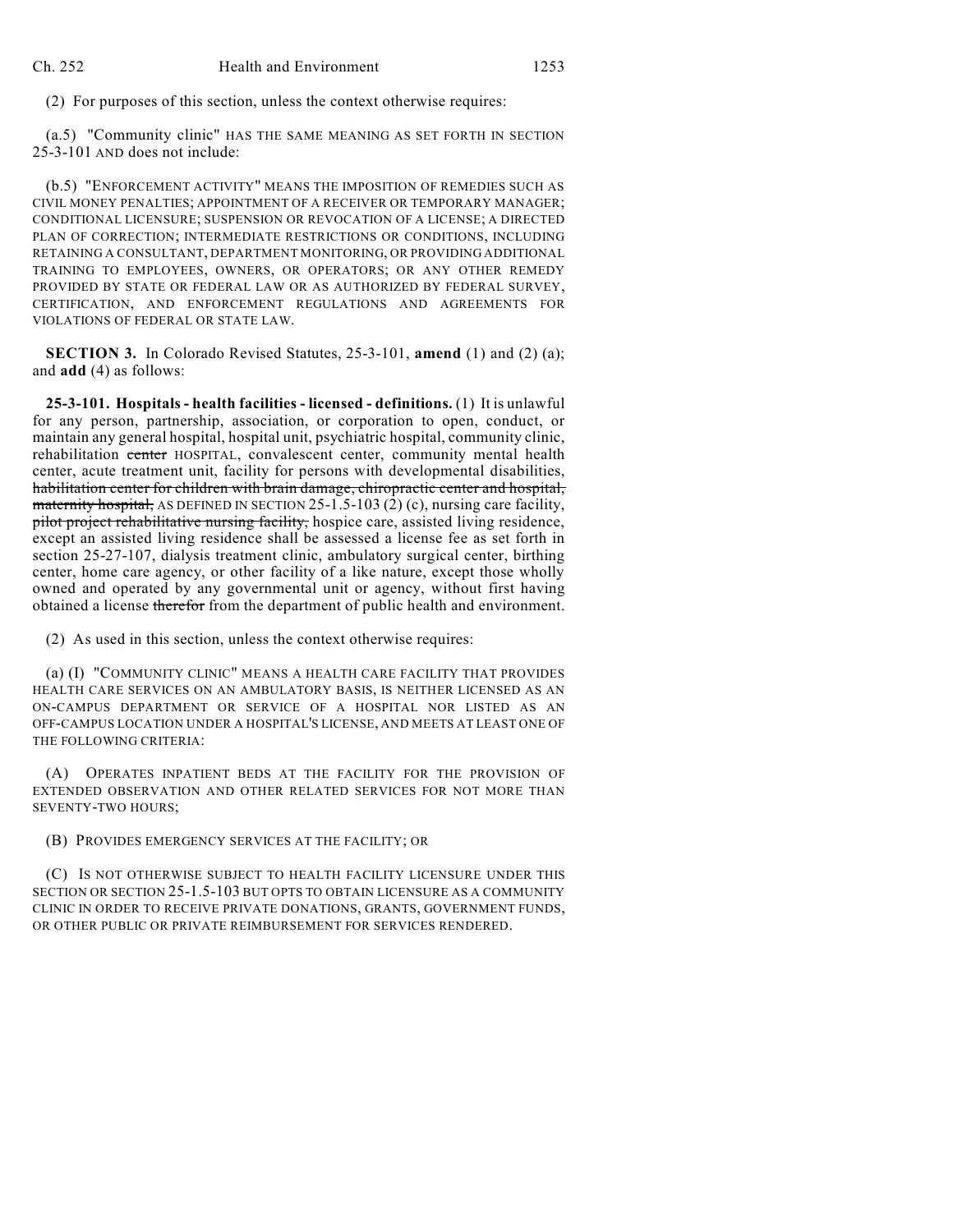(II) "COMMUNITY CLINIC" INCLUDES A PRISON CLINIC OPERATED BY THE DEPARTMENT OF CORRECTIONS.

(III) "Community clinic" does not include:

 $(H)(A)$  A federally qualified health center, as defined in section 1861 (aa) (4) of the federal "Social Security Act", 42 U.S.C. sec. 1395x (aa) (4);

 $(H)$  (B) A rural health clinic, as defined in section 1861 (aa) (2) of the federal "Social Security Act", 42 U.S.C. sec. 1395x (aa) (2);

(C) A FACILITY THAT FUNCTIONS ONLY AS AN OFFICE FOR THE PRACTICE OF MEDICINE OR THE DELIVERY OF PRIMARY CARE SERVICES BY OTHER LICENSED OR CERTIFIED PRACTITIONERS.

(4) A HEALTH CARE FACILITY IS NOT REQUIRED TO BE LICENSED AS A COMMUNITY CLINIC SOLELY DUE TO THE FACILITY'S OWNERSHIP STATUS,CORPORATE STRUCTURE, OR ENGAGEMENT OF OUTSIDE VENDORS TO PERFORM NONCLINICAL MANAGEMENT SERVICES. THIS SECTION PERMITS REGULATION OF A PHYSICIAN'S OFFICE ONLY TO THE EXTENT THE OFFICE IS A COMMUNITY CLINIC AS DEFINED IN THIS SECTION.

**SECTION 4.** In Colorado Revised Statutes, 25-3-102, **amend** (1) as follows:

**25-3-102. License - application - issuance.** (1) (a) An application APPLICANT for a license described in section 25-3-101 shall be made APPLY to the department of public health and environment annually upon such form and in such manner as prescribed by the department; except that a community residential home shall make application for a license pursuant to section 27-10.5-109, C.R.S.

(b) The department has authority to administer oaths, subpoena witnesses or documents, and take testimony in all matters relating to issuing, denying, limiting, suspending, or revoking such A license.

(c) The department shall issue licenses to applicants furnishing satisfactory evidence of fitness to conduct and maintain a HEALTH facility described in section  $25-3-101$  in accordance with the provisions of this part 1 and the rules and regulations adopted by such THE department. THE DEPARTMENT SHALL NOT REQUIRE, AS SATISFACTORY EVIDENCE OF FITNESS, EVIDENCE AS TO WHETHER AN APPLICANT HAS PROVIDED SELF DECLARATIONS, AFFIDAVITS, OR OTHER ATTESTATIONS AS TO ITS GENERAL COMPLIANCE WITH STATUTORY OR REGULATORY LICENSING REQUIREMENTS. THE DEPARTMENT SHALL DETERMINE AN APPLICANT'S FITNESS SOLELY BASED ON THE SPECIFIC FITNESS INFORMATION OR DOCUMENTATION SUBMITTED BY THE APPLICANT UPON THE DEPARTMENT'S REQUEST OR AS OTHERWISE ACQUIRED BY THE DEPARTMENT THROUGH ITS OWN REVIEW OR INVESTIGATION OF THE APPLICANT. THE DEPARTMENT MAY REQUIRE THE APPLICANT TO ATTEST TO THE ACCURACY OF THE INFORMATION PROVIDED AS LONG AS THE ATTESTATION DOES NOT REQUIRE THE APPLICANT'S AFFIRMATION OF ITS GENERAL COMPLIANCE WITH STATUTORY OR REGULATORY LICENSING REQUIREMENTS.

(d) The license shall be signed by the president and attested by the secretary of the state board of health and have the STATE BOARD'S seal thereof affixed thereto.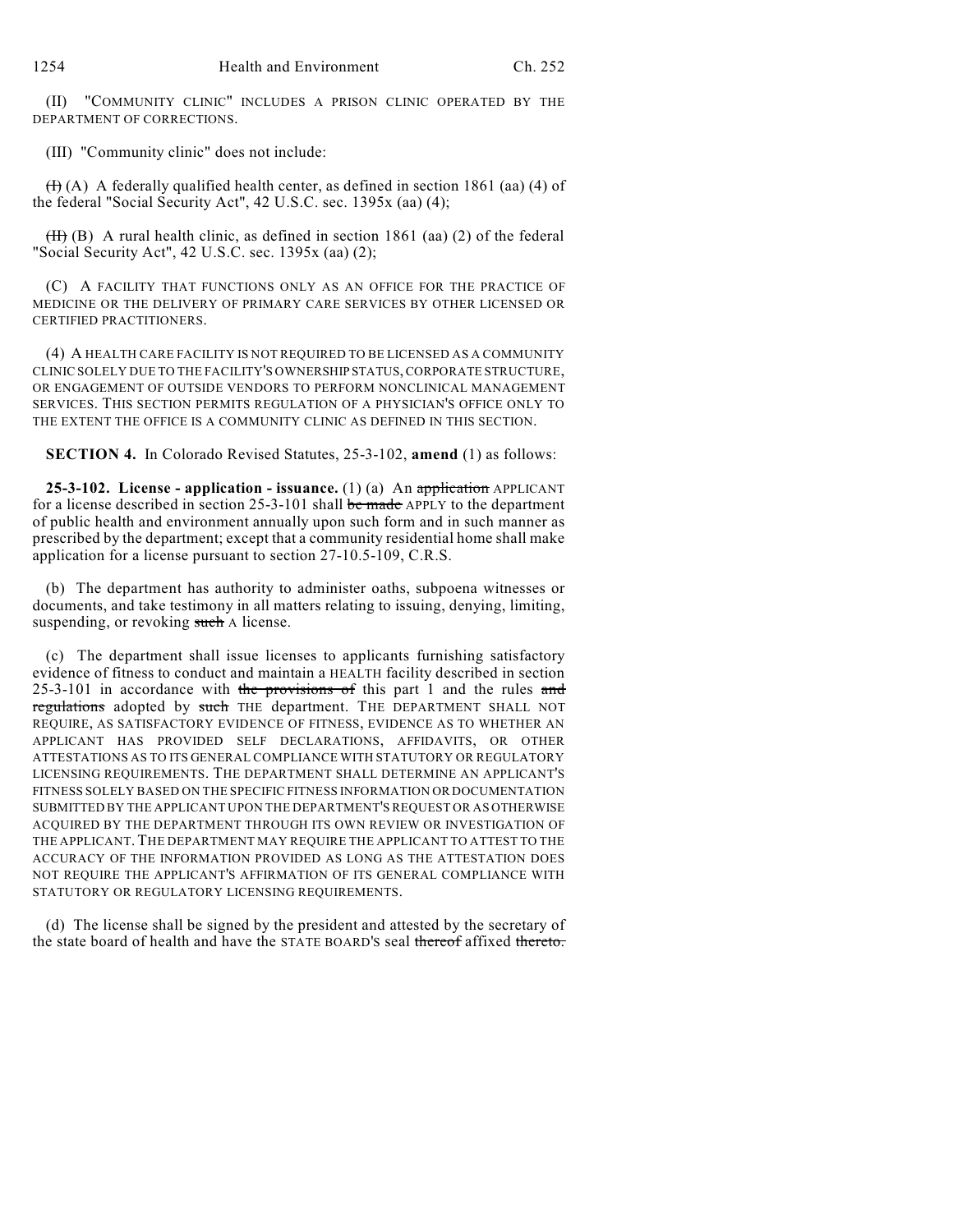Such TO THE LICENSE. THE license expires one year from the date of issuance.

(e) (I) FOR A CHANGE OF OWNERSHIP, THE DEPARTMENT SHALL CONDUCT A FITNESS REVIEW OFA NEW OWNER BASED UPON INFORMATION COMPILED WITHIN THE FIVE YEARS PRECEDING THE DATE OF THE APPLICATION; EXCEPT THAT THE NEW OWNER SHALL DISCLOSE WHETHER, WITHIN THE TEN YEARS PRECEDING THE DATE OF AN APPLICATION, THE NEW OWNER:

(A) HAS BEEN CONVICTED OF A FELONY OR MISDEMEANOR INVOLVING MORAL TURPITUDE;

(B) HAD A STATE LICENSE OR FEDERAL CERTIFICATION DENIED, REVOKED, OR SUSPENDED BY ANOTHER JURISDICTION;

(C) HAD A CIVIL JUDGMENT OR CRIMINAL CONVICTION AGAINST THE NEW OWNER IN A CASE BROUGHT BY THE FEDERAL, STATE, OR LOCAL AUTHORITIES THAT RESULTED FROM THE OPERATION, MANAGEMENT, OR OWNERSHIP OF A HEALTH FACILITY OR OTHER ENTITY RELATED TO SUBSTANDARD PATIENT CARE OR HEALTH CARE FRAUD.

(II) THE NEW OWNER SHALL PROVIDE THE INFORMATION SPECIFIED IN SUBPARAGRAPH (I) OF THIS PARAGRAPH (e) TO THE DEPARTMENT REGARDLESS OF WHETHER ACTION HAS BEEN STAYED DURING A JUDICIAL APPEAL OR OTHERWISE SETTLED BETWEEN THE PARTIES.

(III) THE DEPARTMENT MAY REVIEW AN EXISTING OWNER OF A LICENSED HEALTH FACILITY OR ENTITY ONLY WHEN THE DEPARTMENT HAS NEW INFORMATION NOT PREVIOUSLY AVAILABLE OR DISCLOSED THAT BEARS ON THE FITNESS OF THE EXISTING OWNER TO OPERATE OR MAINTAIN A LICENSED HEALTH FACILITY OR ENTITY.

(IV) A CONVERSION OF THE HEALTH FACILITY'S OR ENTITY'S LEGAL STRUCTURE, OR THE LEGAL STRUCTURE OF AN ENTITY THAT HAS A DIRECT OR INDIRECT OWNERSHIP INTEREST IN THE HEALTH FACILITY OR ENTITY, IS NOT A CHANGE OF OWNERSHIP UNLESS THE CONVERSION ALSO INCLUDES A TRANSFER OF AT LEAST FIFTY PERCENT OF THE LICENSED FACILITY'S DIRECT OR INDIRECT OWNERSHIP INTEREST TO ONE OR MORE NEW OWNERS.

**SECTION 5.** In Colorado Revised Statutes, **amend** 25-3-102.1 as follows:

**25-3-102.1. Deemed status for certain facilities.** (1) (a) In the licensing of an ambulatory surgical center following the issuance of initial licensure by the department OF PUBLIC HEALTH AND ENVIRONMENT, the voluntary submission of satisfactory evidence that the applicant is accredited by the joint commission, the American association for accreditation of ambulatory surgery facilities, inc., the accreditation association for ambulatory health care, the American osteopathic association, or any successor entities shall be deemed to meet certain requirements for license renewal so long as the standards for accreditation applied by the accrediting organization are at least as stringent as the licensure requirements otherwise specified by the department.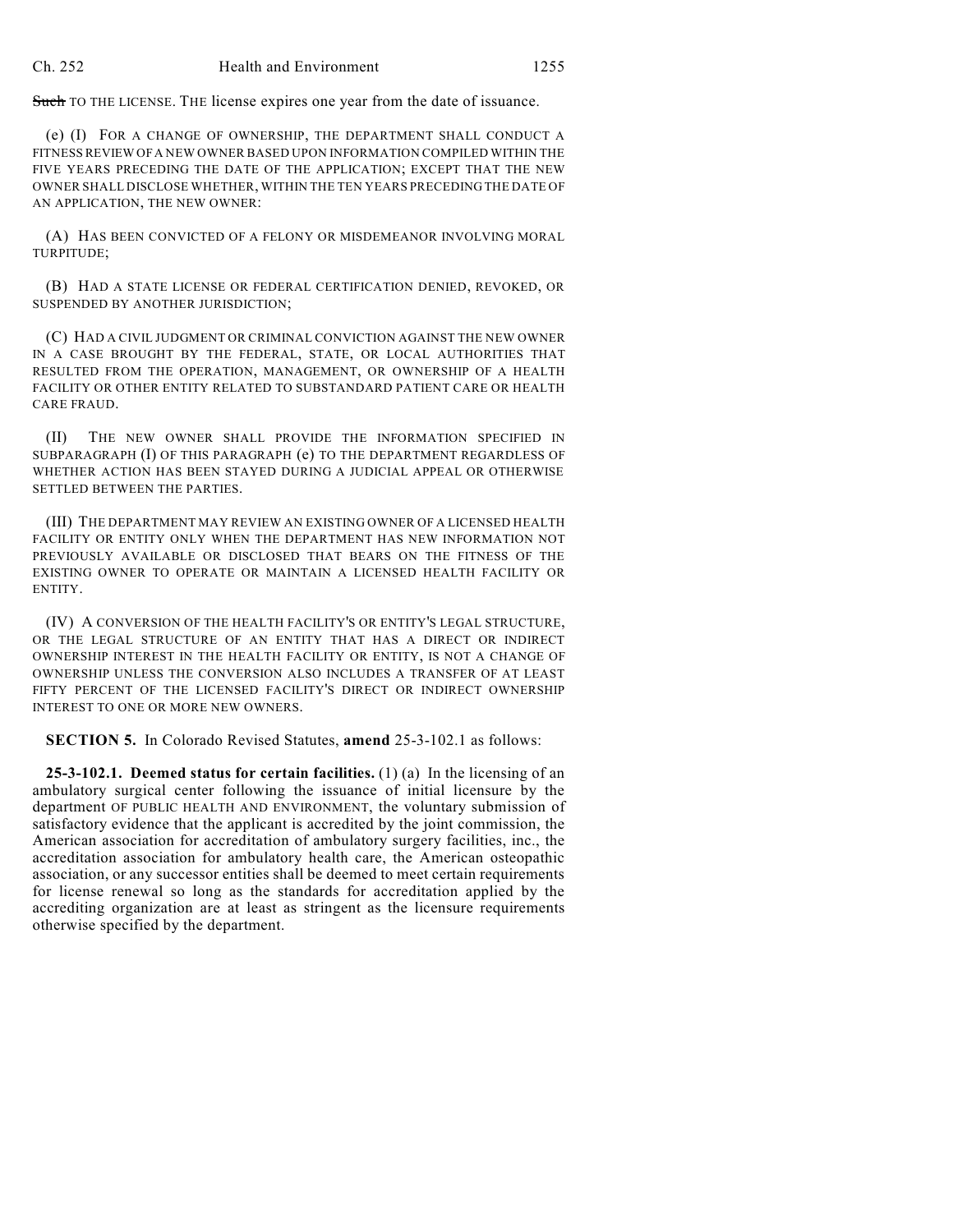## 1256 Health and Environment Ch. 252

(b) (I) IN THE APPLICATION FOR THE RENEWAL OF A LICENSE FOR A HEALTH FACILITY DESCRIBED IN SECTION 25-3-101, OTHER THAN AN AMBULATORY SURGICAL CENTER, THE DEPARTMENT OF PUBLIC HEALTH AND ENVIRONMENT SHALL DEEM HEALTH FACILITIES THAT ARE CURRENTLY ACCREDITED BY AN ACCREDITING ORGANIZATION RECOGNIZED BY THE FEDERAL CENTERS FOR MEDICARE AND MEDICAID SERVICES AS SATISFYING THE REQUIREMENTS FOR RENEWAL OF THE LICENSE.

(II) IFTHE STANDARDS FOR NATIONAL ACCREDITATION ARE LESS STRINGENT THAN THE STATE'S LICENSURE STANDARDS FOR A PARTICULAR HEALTH FACILITY, THE DEPARTMENT OF PUBLIC HEALTH AND ENVIRONMENT MAY CONDUCT A SURVEY THAT FOCUSES ON THE MORE STRINGENT STATE STANDARDS. BEGINNING ONE YEAR AFTER THE DEPARTMENT FIRST GRANTS DEEMED STATUS TO A HEALTH FACILITY PURSUANT TO THIS PARAGRAPH (b), THE DEPARTMENT MAY CONDUCT VALIDATION SURVEYS, BASED ON A VALID SAMPLE METHODOLOGY, OF UP TO TEN PERCENT OF THE TOTAL NUMBER OF ACCREDITED HEALTH FACILITIES IN THE INDUSTRY, EXCLUDING HOSPITALS. IF THE DEPARTMENT CONDUCTS A VALIDATION SURVEY OF A HEALTH FACILITY, THE VALIDATION SURVEY IS IN LIEU OF A LICENSING RENEWAL SURVEY THAT THE HEALTH FACILITY WOULD HAVE UNDERGONE IF THE HEALTH FACILITY DID NOT HAVE DEEMED STATUS PURSUANT TO THIS PARAGRAPH (b).

(III) IF THE DEPARTMENT OF PUBLIC HEALTH AND ENVIRONMENT TAKES AN ENFORCEMENT ACTIVITY, AS DEFINED IN SECTION 25-1.5-103 (2) (b.5), AGAINST A HEALTH FACILITY TO WHICH IT HAS GRANTED DEEMED STATUS PURSUANT TO THIS PARAGRAPH (b), THE DEPARTMENT MAY REVOKE THE HEALTH FACILITY'S DEEMED STATUS.

(c) Upon submission of a completed application for license renewal, the department OF PUBLIC HEALTH AND ENVIRONMENT shall accept proof of the accreditation in lieu of licensing inspections or other requirements. Nothing in this section shall be construed to exempt EXEMPTS an accredited ambulatory surgical center HEALTH FACILITY from inspections or from other forms of oversight by the department as necessary to ensure public health and safety.

(2) In determining fees otherwise payable by an ambulatory surgical center A HEALTH FACILITY for license renewal, the department OF PUBLIC HEALTH AND ENVIRONMENT shall give due consideration to efficiencies and savings generated in connection with the deemed status process in subsection (1) of this section and shall specifically provide an appropriate credit or reduced fee to an ambulatory surgical center A HEALTH FACILITY that achieves license renewal through deemed status.

**SECTION 6.** In Colorado Revised Statutes, 25-3-103, **amend** (1) (a); and **add**  $(1)$  (c) as follows:

**25-3-103. License denial or revocation - provisional license - rules.** (1) (a) The department of public health and environment may deny an application for a new or renewal license under this part 1 or revoke a license if the applicant or licensee has not satisfied the requirements of this part 1 or part 6 of this article and the rules of the department or the state board of health. If a license is denied or revoked, the department may grant the applicant or licensee a provisional license upon payment of a fee established by the state board of health by rule, SUBJECT TO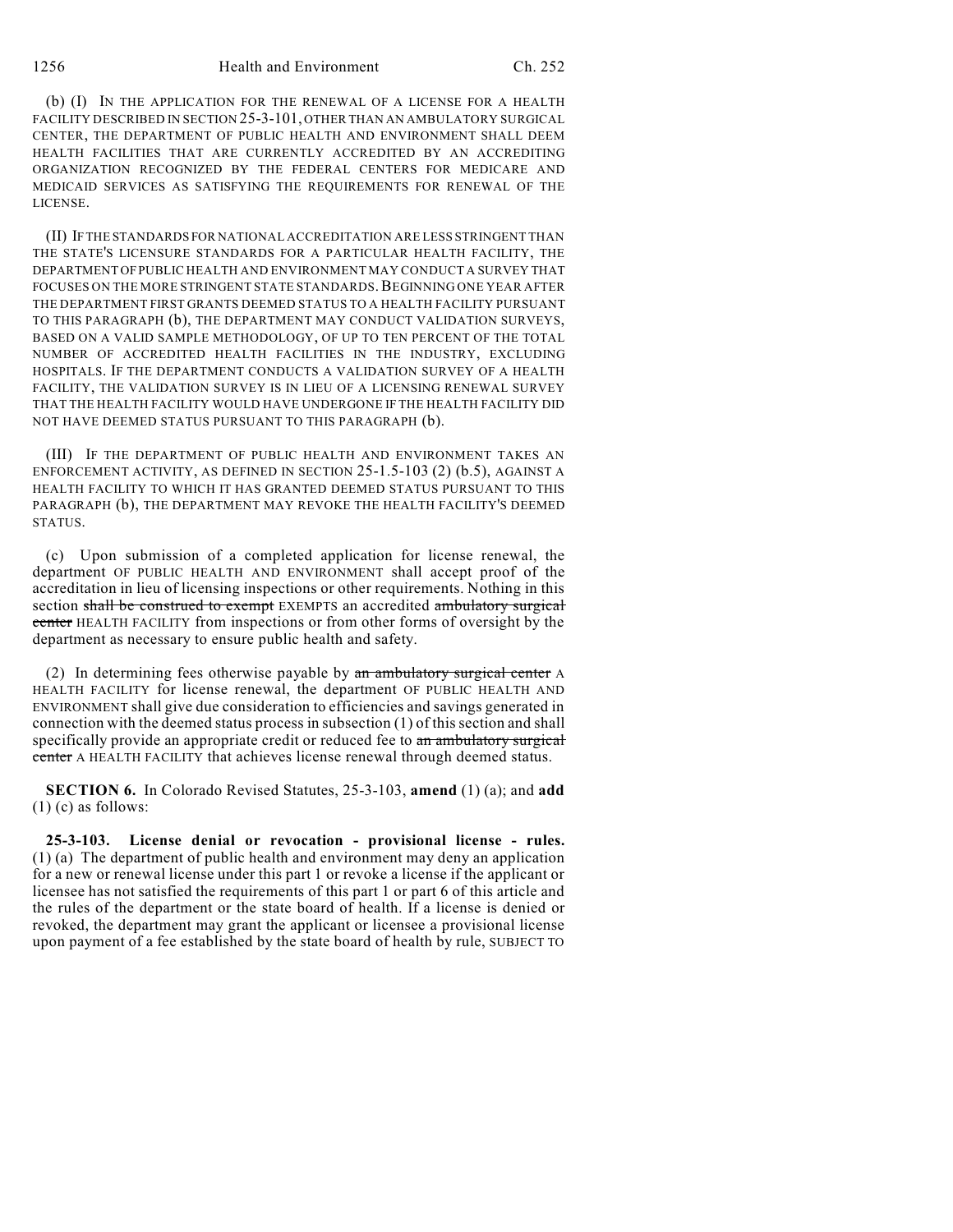THE LIMITATIONS IN PARAGRAPH (c) OFTHIS SUBSECTION (1). The provisional license shall be IS valid for no longer than ninety days and may be issued to allow the applicant or licensee time to comply with the requirements for a regular license. A second provisional license may be issued if the department determines it is necessary to effect compliance. The second provisional license shall MUST be issued for the same duration as the first provisional license upon payment of the fee established by the state board of health by rule, SUBJECT TO THE LIMITATIONS IN PARAGRAPH (c) OF THIS SUBSECTION (1). No further provisional licenses may be issued for the then current year after the second issuance.

(c) ON OR AFTER THE EFFECTIVE DATE OF THIS PARAGRAPH (c), THE STATE BOARD OF HEALTH MAY INCREASE THE AMOUNT OF A PROVISIONAL LICENSE FEE ESTABLISHED PURSUANT TO PARAGRAPH (a) OF THIS SUBSECTION (1) THAT IS IN EFFECT ON THE EFFECTIVE DATE OF THIS PARAGRAPH (c) BY AN AMOUNT NOT TO EXCEED THE ANNUAL PERCENTAGE CHANGE IN THE UNITED STATES DEPARTMENT OF LABOR, BUREAU OF LABOR STATISTICS, CONSUMER PRICE INDEX FOR DENVER-BOULDER-GREELEY FOR ALL URBAN CONSUMERS, ALL GOODS, OR ITS SUCCESSOR INDEX. NOTHING IN THIS PARAGRAPH (c) LIMITS THE ABILITY OF THE STATE BOARD OF HEALTH TO REDUCE THE AMOUNT OF A PROVISIONAL LICENSE FEE IN EFFECT ON SUCH DATE OR TO MODIFY FEES IN ACCORDANCE WITH PARAGRAPH (b) OF THIS SUBSECTION (1) AS NECESSARY TO COMPLY WITH SECTION 24-75-402,C.R.S.

**SECTION 7.** In Colorado Revised Statutes, 25-3-105, **amend** (1) (a) (I) and (2) as follows:

**25-3-105. License - fee - rules - penalty.** (1) (a) (I) (A) SUBJECT TO THE LIMITATIONS IN SUB-SUBPARAGRAPH  $(B)$  OF THIS SUBPARAGRAPH  $(I)$ , the state board of health shall establish a schedule of fees, which shall MUST be set at a level sufficient to meet the direct and indirect costs of administration and enforcement of this article, as appropriated by the general assembly for each fiscal year, less any moneys appropriated for the same fiscal year by the general assembly from any other source to meet such costs. The fee schedule shall MUST also ensure that the reserve balance in the health facilities general licensure cash fund created in section  $25-3-103.1$  (1) is consistent with the limits specified in section  $24-75-402$  (3), C.R.S., and shall MUST be modified, as necessary, to comply with said limits. The state board shall establish and modify, as necessary, the fee schedule by rules adopted in accordance with article 4 of title 24, C.R.S. Except as specified in subparagraph (II) of this paragraph (a), the department OF PUBLIC HEALTH AND ENVIRONMENT may assess fees in accordance with the fee schedule established by the state board against health facilities licensed by the department. All fees collected pursuant to the fee schedule shall MUST be deposited in the health facilities general licensure cash fund created in section 25-3-103.1 (1) and shall be ARE subject to appropriation by the general assembly in accordance with section 25-3-103.1 (2).

(B) ON OR AFTER THE EFFECTIVE DATE OF THIS SUB-SUBPARAGRAPH (B), THE STATE BOARD OF HEALTH MAY INCREASE THE AMOUNT OF ANY FEE ON THE SCHEDULE OF FEES ESTABLISHED PURSUANT TO SUB-SUBPARAGRAPH (A) OF THIS SUBPARAGRAPH (I) THAT IS IN EFFECT ON THE EFFECTIVE DATE OF THIS SUB-SUBPARAGRAPH (B), BY AN AMOUNT NOT TO EXCEED THE ANNUAL PERCENTAGE CHANGE IN THE UNITED STATES DEPARTMENT OF LABOR, BUREAU OF LABOR STATISTICS, CONSUMER PRICE INDEX FOR DENVER-BOULDER-GREELEY FOR ALL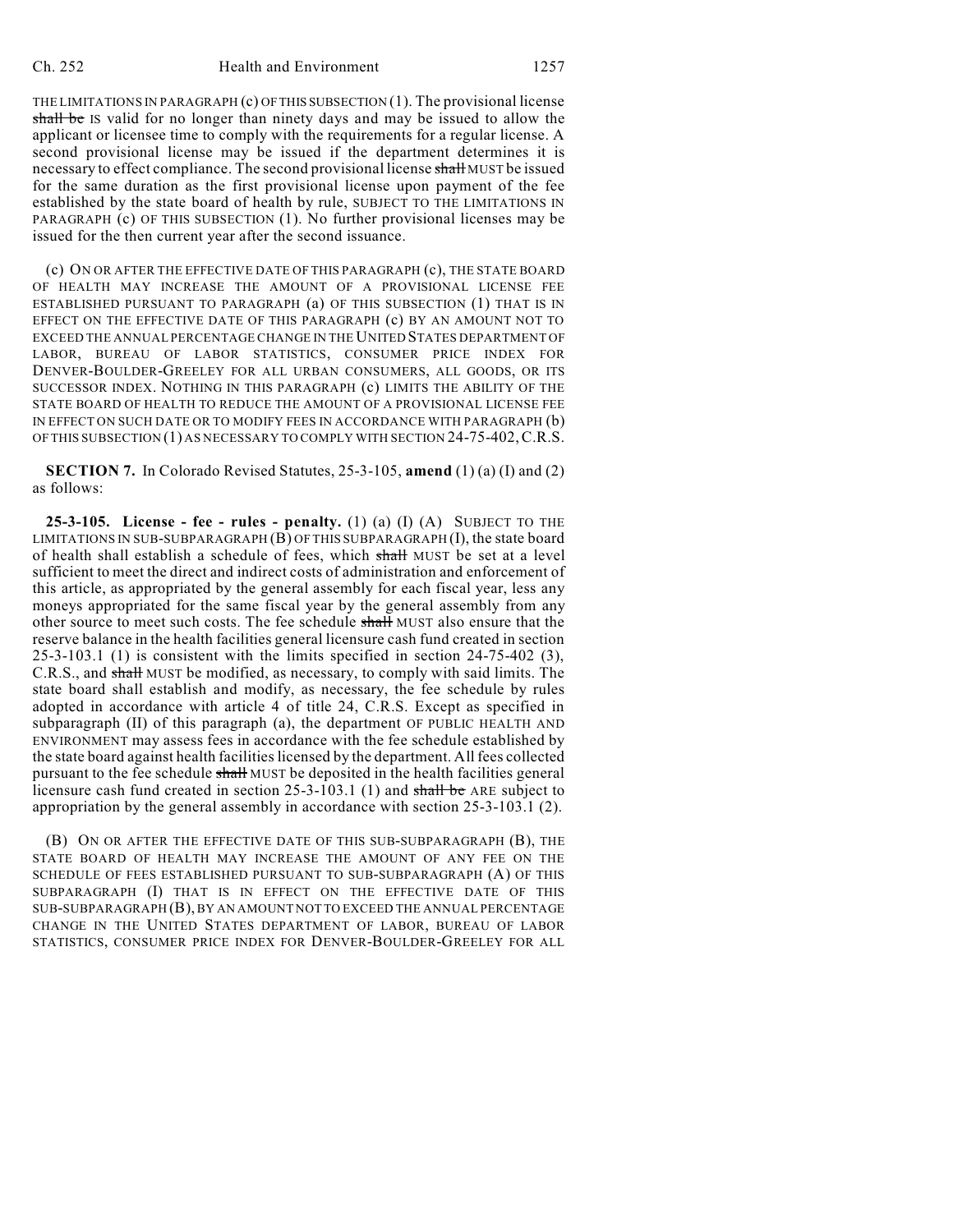URBAN CONSUMERS, ALL GOODS, OR ITS SUCCESSOR INDEX. NOTHING IN THIS SUB-SUBPARAGRAPH (B) LIMITS THE ABILITY OF THE STATE BOARD OF HEALTH TO REDUCE THE AMOUNT OF ANY FEE ON THE SCHEDULE OF FEES IN EFFECT ON SUCH DATE OR TO MODIFY FEES AS NECESSARY TO COMPLY WITH SECTION 24-75-402, C.R.S.

(C) THE DEPARTMENT OF PUBLIC HEALTH AND ENVIRONMENT SHALL INSTITUTE, BY RULE, A PERFORMANCE INCENTIVE SYSTEM FOR LICENSED HEALTH FACILITIES UNDER WHICH A LICENSED HEALTH FACILITY WOULD BE ELIGIBLE FOR A REDUCTION IN ITS LICENSE RENEWAL FEE IF: THE DEPARTMENT'S ON-SITE RELICENSURE INSPECTION DEMONSTRATES THAT THE HEALTH FACILITY HAS NO SIGNIFICANT DEFICIENCIES THAT HAVE NEGATIVELY AFFECTED THE LIFE, SAFETY, OR HEALTH OF ITS CONSUMERS; THE LICENSED HEALTH FACILITY HAS FULLY AND TIMELY COOPERATED WITH THE DEPARTMENT DURING THE ON-SITE INSPECTION; THE DEPARTMENT HAS FOUND NO DOCUMENTED ACTUAL OR POTENTIAL HARM TO CONSUMERS; AND, IN THE CASE WHERE ANY SIGNIFICANT DEFICIENCIES ARE FOUND THAT DO NOT NEGATIVELY AFFECT THE LIFE, SAFETY, OR HEALTH OF CONSUMERS, THE LICENSED HEALTH FACILITY HAS SUBMITTED, AND THE DEPARTMENT HAS ACCEPTED, A PLAN OF CORRECTION AND THE HEALTH FACILITY HAS CORRECTED THE DEFICIENT PRACTICE, AS VERIFIED BY THE DEPARTMENT, WITHIN THE PERIOD REQUIRED BY THE DEPARTMENT.

(2) The department of public health and environment shall maintain a full, true, and accurate cost ACCOUNTING OF THE COSTS of providing services under this article, including indirect costs, AND, AT LEAST ANNUALLY, SHALL PROVIDE A DETAILED COST ACCOUNTING REPORT TO THE HEALTH CARE FACILITY STAKEHOLDER FORUM CREATED IN SECTION 25-3-113. The department of public health and environment shall regularly evaluate and update its cost-accounting methods.

**SECTION 8.** In Colorado Revised Statutes, **add** 25-3-113 as follows:

**25-3-113. Health care facility stakeholder forum - creation - membership duties.** (1) THERE IS HEREBY CREATED IN THE DEPARTMENT OF PUBLIC HEALTH AND ENVIRONMENT THE HEALTH CARE FACILITY STAKEHOLDER FORUM, REFERRED TO IN THIS SECTION AS THE "STAKEHOLDER FORUM". THE STAKEHOLDER FORUM MUST CONSIST OF REPRESENTATIVES FROM VARIOUS TYPES OF PROVIDER FACILITIES LICENSED BY THE DEPARTMENT,CONSUMERS, CONSUMER ADVOCATES, OMBUDSMEN, AND OTHER INTERESTED PARTIES. THE DEPARTMENT SHALL MEET AT LEAST FOUR TIMES EACH YEAR WITH THE STAKEHOLDER FORUM TO DISCUSS AND TAKE INTO CONSIDERATION THE CONCERNS AND ISSUES OF INTEREST TO THE FORUM MEMBERS AND OTHER ATTENDEES REGARDING THE DEVELOPMENT AND IMPLEMENTATION OF RULES AND OTHER MATTERS THAT AFFECT ALL HEALTH CARE FACILITIES LICENSED BY THE DEPARTMENT.

(2) THE MEMBERS OF THE STAKEHOLDER FORUM SERVE ON A VOLUNTARY BASIS WITHOUT COMPENSATION AND ARE RESPONSIBLE FOR NOTICING, STAFFING, RECORDING, AND REPORTING THE NOTES FROM THE STAKEHOLDER FORUM MEETINGS. THE DEPARTMENT SHALL CONSIDER THE ATTENDANCE OF ITS REPRESENTATIVES AT MEETINGS WITH THE STAKEHOLDER FORUM TO BE WITHIN THE NORMAL COURSE OF BUSINESS, WITH NO ADDITIONAL APPROPRIATION TO OR RESOURCES FROM THE DEPARTMENT REQUIRED.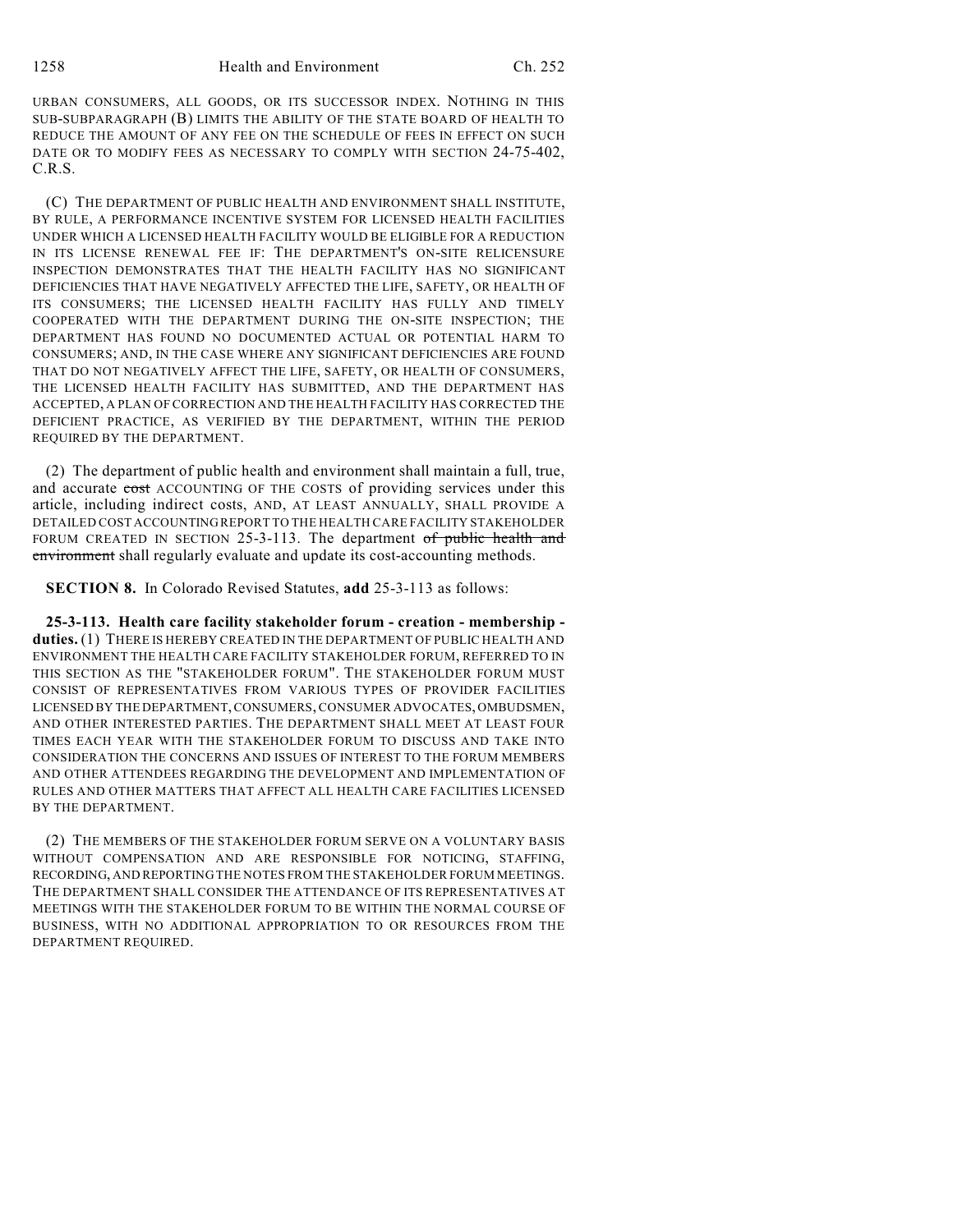(3) THE STAKEHOLDER FORUM AND THE DEPARTMENT SHALL WORK TO COORDINATE WITH, AND SHALL NOT DUPLICATE THE WORK BEING DONE BY, ESTABLISHED OR STATUTORILY AUTHORIZED ADVISORY COMMITTEES OR WORKING GROUPS ON ISSUESRELATED TO THE DEVELOPMENT AND IMPLEMENTATION OF RULES.

(4) FOR PURPOSES OF SECTION 24-4-103 (2),C.R.S., AS AMENDED BY HOUSEBILL 12-1008, ENACTED IN 2012, THE DEPARTMENT MAY USE THE STAKEHOLDER FORUM DESCRIBED IN THIS SECTION,WHEN APPROPRIATE, TO SERVE AS THE REPRESENTATIVE GROUP FOR THE DEPARTMENT OF PUBLIC HEALTH AND ENVIRONMENT.

**SECTION 9.** In Colorado Revised Statutes, 25-3-602, **amend** (4) (a) (IV) as follows:

**25-3-602. Health facility reports - repeal.** (4) (a) The executive director of the department shall appoint an advisory committee. The advisory committee shall consist of:

(IV) Four infection control practitioners AS FOLLOWS:

(A) One from a stand-alone ambulatory surgical center; and

(B) Three registered nurses who are HEALTH CARE PROFESSIONALS certified by the certification board of infection control and epidemiology, INC., OR ITS SUCCESSOR;

**SECTION 10.** In Colorado Revised Statutes, 25-27.5-103, **amend** (2) asfollows:

**25-27.5-103. License required - civil and criminal penalties.** (2) (a) On or after June 1, 2009, any home care placement agency shall notify the department in writing that it provides referrals for skilled home health services or personal care services and shall annually update such notice. The department shall maintain a list of all home care placement agencies and shall make the list accessible to the public. A HOME CARE PLACEMENT AGENCY IS NOT LICENSED OR CERTIFIED BY THE DEPARTMENT AND SHALL NOT CLAIM OR ASSERT THAT THE DEPARTMENT LICENSES OR CERTIFIES THE HOME CARE PLACEMENT AGENCY.

(b) A person who violates this section may be subject to a civil penalty assessed by the department that is not less than five hundred dollars per year or more than one thousand dollars per year for failure to register with the department OR FOR CLAIMING TO BE LICENSED OR CERTIFIED BY THE DEPARTMENT. The departmentshall assess, enforce, and collect the penalty in accordance with article 4 of title 24, C.R.S. Any moneys collected shall be deposited in the home care agency cash fund created in section 25-27.5-105.

**SECTION 11.** In Colorado Revised Statutes, 25-27.5-104, **amend** (1) introductory portion as follows:

**25-27.5-104. Minimum standards for home care agencies - rules - advisory committee.** (1)  $\Theta$ n or before May 1, 2009, The state board shall promulgate rules pursuant to section 24-4-103, C.R.S., providing minimum standards for the operation of home care agencies within the state of Colorado. In promulgating these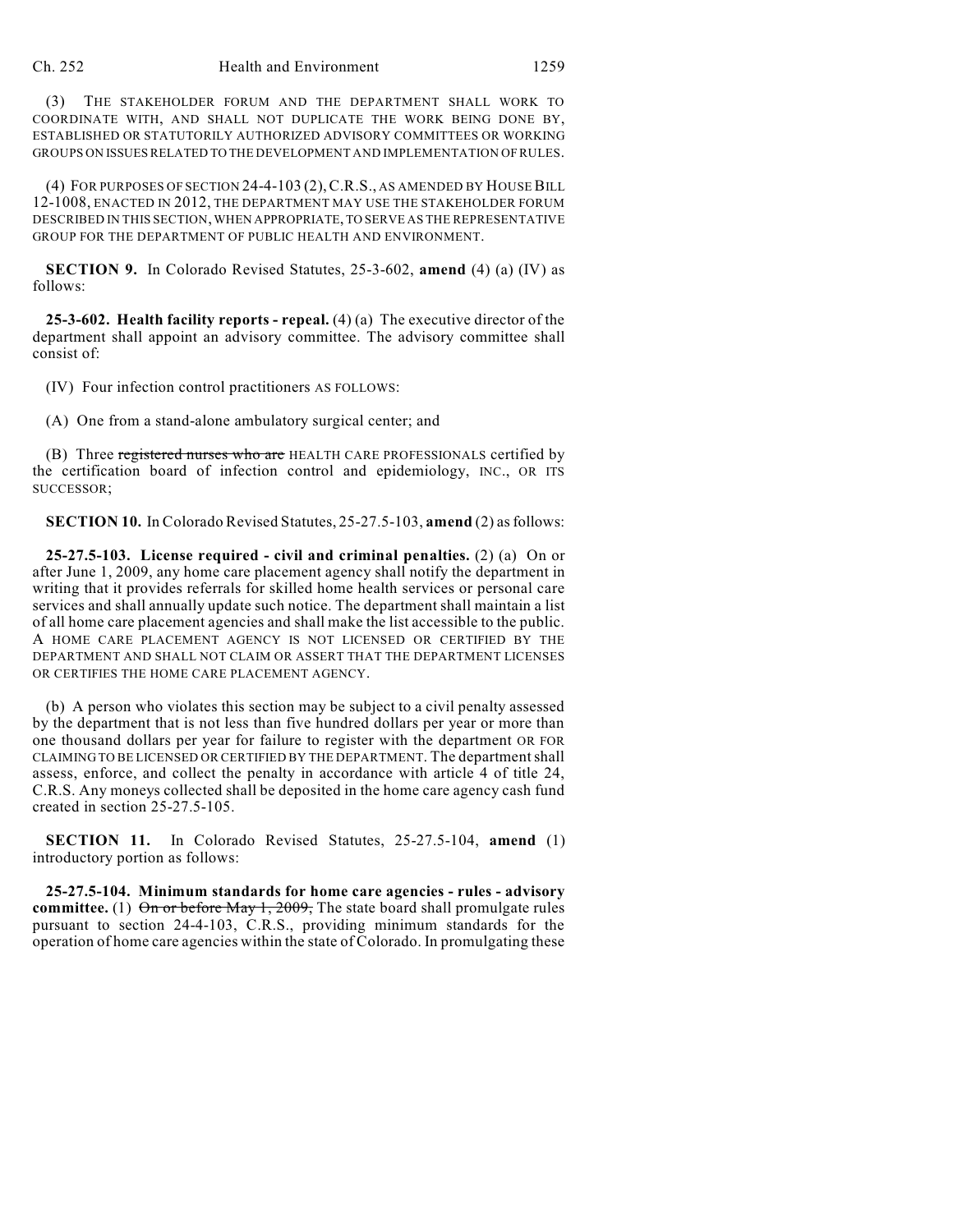rules, the state board shall consider the ESTABLISH different requirements appropriate to the various types of skilled home health and personal care services, including differentiating requirements for providers that are substantially funded through medicare and medicaid reimbursement, providers for the program of all-inclusive care for the elderly established in section 25.5-5-412, C.R.S., providers that are already licensed under this title, and providers that are solely or substantially privately funded. This differentiation may SHALL consider the requirements already imposed by other federal and state regulatory agencies, SHALL REQUIRE THE DEPARTMENT OF HEALTH CARE POLICY AND FINANCING AND THE DEPARTMENT OF PUBLIC HEALTH AND ENVIRONMENT TO WORK JOINTLY TO RESOLVE DIFFERING REQUIREMENTS, AND SHALL ONLY REGULATE A PROVIDER FOR THE PROGRAM OF ALL-INCLUSIVE CARE FOR THE ELDERLY CONSISTENT WITH THE FEDERAL REQUIREMENTS ESTABLISHED FOR THE PROVIDER PURSUANT TO A THREE-WAY AGREEMENT BETWEEN THE PROVIDER, THE CENTERS OF MEDICARE AND MEDICAID SERVICES, AND THE DEPARTMENT OF HEALTH CARE POLICY AND FINANCING; EXCEPT THAT THE DEPARTMENT MAY REQUIRE ADDITIONAL INFORMATION FROM THE PROVIDER WITH REGARD TO REPORTING INSTANCES OF ABUSE. Such rules shall MUST include but need not be limited to, the following:

**SECTION 12.** In Colorado Revised Statutes, 27-10.5-109, **amend** (2) and (3) as follows:

**27-10.5-109. Community residential home - licenses - rules.** (2) (a) The department of public health and environment and the department of human services shall implement a system of joint licensure and certification of community residential homes. Independent residential support services provided by the department of human services do not require licensure by the department of public health and environment.

(b) BY DECEMBER 31, 2012, THE DEPARTMENT OF PUBLIC HEALTH AND ENVIRONMENT, THE DEPARTMENT OF HEALTH CARE POLICY AND FINANCING, AND THE DEPARTMENT OF HUMAN SERVICES SHALL DEVELOP AN IMPLEMENTATION PLAN, IN CONSULTATION WITH INDUSTRY REPRESENTATIVES, TO RESOLVE DIFFERING REQUIREMENTS AND TO ELIMINATE OBSOLETE, REDUNDANT RULES AND REPORTING, MONITORING, COMPLIANCE, AUDITING CERTIFICATION, LICENSING, AND WORK PROCESSES PERTAINING TO THE REGULATION OF COMMUNITY RESIDENTIAL HOMES PURSUANT TO THIS SECTION. THE DEPARTMENTS SHALL STUDY THE FEASIBILITY OF IMPLEMENTING A SINGLE, CONSOLIDATED SURVEY AND METHODS FOR CONDUCTING SURVEYS SIMULTANEOUSLY. THE DEPARTMENTS SHALL REPORT THEIR PROGRESS IN MEETING THE REQUIREMENTS OF THIS PARAGRAPH (b) TO THEIR RESPECTIVE COMMITTEES OF REFERENCE WHEN MAKING THEIR DEPARTMENTAL PRESENTATIONS AS REQUIRED BY PART 2 OF ARTICLE 7 OF TITLE 2, C.R.S. THE DEPARTMENTS SHALL SEND COPIES OF THE REPORT TO THE HEALTH CARE FACILITY STAKEHOLDER FORUM CREATED IN SECTION 25-3-113, C.R.S.

(3) (a) The department of public health and environment and the department of human services shall develop standards for the licensure and certification of community residential homes. Such THE standards shall include health, life, and fire safety, as well as standards to ensure the effective delivery of services and supports to residents; except that any community residential home must comply with local codes. These